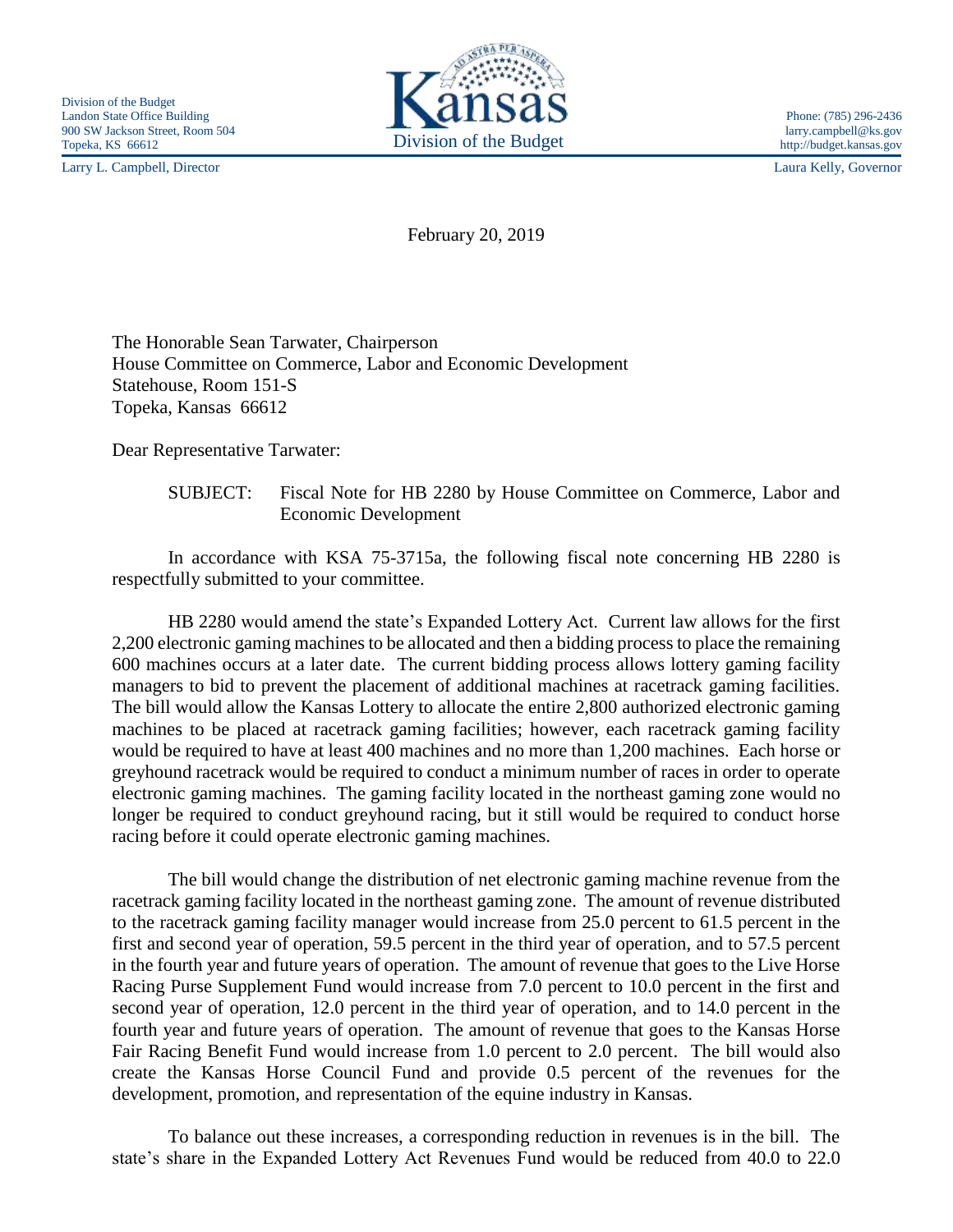percent; the share going to the Problem Gambling and Addictions Grant Fund would be reduced from 2.0 percent to 1.0 percent; the 7.0 percent share going to the Live Greyhound Racing Purse Supplement Fund would be eliminated; and the 15.0 percent share of gaming revenues that is to be used for gaming expenses of the racetrack gaming facility manager would also be eliminated. Under current law, the 15.0 percent share of revenues can be used for any gaming expenses, subject to the agreement between the Kansas Lottery and the facility manager. The current 3.0 percent share that is shared by the city and county would remain unchanged.

The bill would also remove the earning caps on the Live Horse Racing Purse Supplement Fund in the northeast gaming zone. Under current law, the amount of electronic gaming machine revenue that is to be transferred to this fund is limited to an average of \$3,750 per machine. This earnings cap would remain at the other gaming zones. The bill would eliminate some of the restrictions on simulcasting and would allow county fair associations to operate simulcasting for additional days. The bill would also require gaming facility managers to pay for the gaming related expenses of the Kansas Lottery and would make other technical corrections to the Kansas Expanded Lottery Act.

HB 2280 would not require additional staffing or expenditures by the Kansas Racing and Gaming Commission, the Kansas Lottery, or any other state agency unless a contract with a racetrack gaming facility manager is approved by the Kansas Lottery and a background investigation is approved by the Kansas Racing and Gaming Commission. Racetracks would first be required to obtain a parimutuel license from the Kansas Racing and Gaming Commission before they could negotiate with the Kansas Lottery for a contract to operate electronic gaming machines. The proposed changes to the distribution of gaming facility revenue could provide an incentive for the Woodlands Racetrack in Kansas City to negotiate a contract with the Kansas Lottery in order to reopen that facility with electronic gaming machines.

The Attorney General's Office indicates the bill has the potential to significantly increase litigation costs starting in FY 2020. However, the Office did not provide an estimate of the additional litigation costs or how long the estimated litigation costs would continue from enactment from the bill, or if the bill would require the hiring of outside counsel.

The Kansas Lottery indicates that existing casino managers may file lawsuits claiming that the bill infringes on their rights under the terms of the original Kansas Expanded Lottery Act and their contracts with the State of Kansas. Casino managers entered into a contract with the state to manage the casinos under a certain set of statutorily and contractual terms. To have those terms changed mid-contract may result in litigation from casino managers to possibly recover damages or other losses from the state. Litigation would likely be decided by the courts. The amount of monetary damages that could be awarded by the courts is unknown. It is also unknown if any possible damages would include the refunding of \$61.0 million in privilege fees that has already been collected from the four selected casino managers or if the damages would include any interest payments.

The Kansas Lottery indicates that it would need to hire between two and three new employees for each new gaming facility that would open as a result of this bill. However, without knowing the size of the proposed facility and when the facility would open, the Kansas Lottery is unable to make a precise estimate of its gaming related expenses. The Kansas Lottery indicates that when it has negotiated contracts with gaming facility managers, it has required that all of its